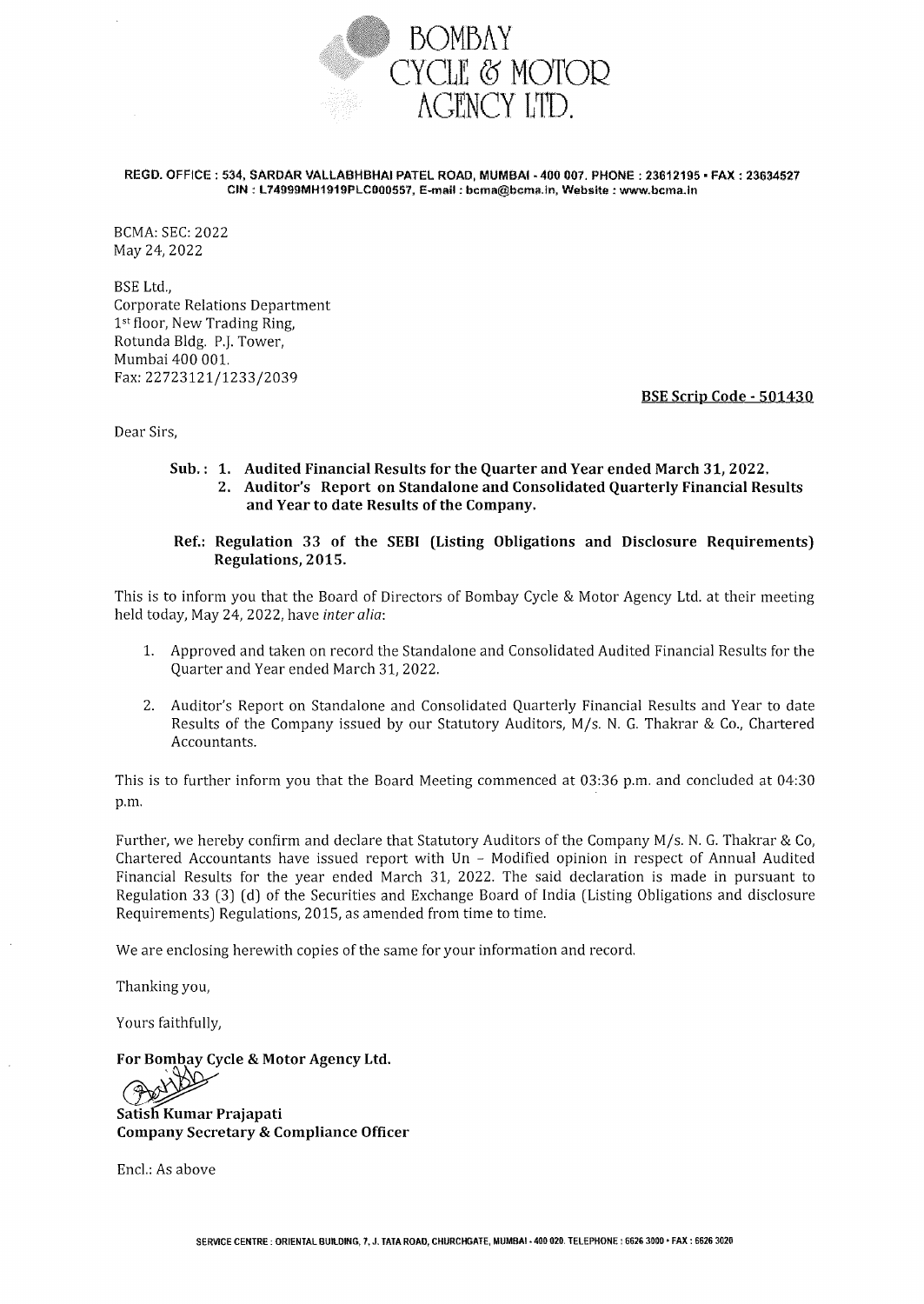

#### REGD. OFFiCE: 534, SARDAR VALLABHBHAI PATEL ROAD, MUMBAI • 400 007. PHONE: 23612195 • FAX: 23634527 CIN: L74999MH1919PLC000557, E-mail: bcma@bcma.in, Website: www.bcma.in

BCMA: SEC: 2022 May 24,2022

BSE Ltd., Corporate Relations Department 1st floor, New Trading Ring, Rotunda Bldg. P.J. Tower, Mumbai 400 001. Fax:22723121/1233/2039 BSE Scrip Code - 501430

Dear Sirs,

#### Sub: Outcome of the Board Meeting held on May 24, 2022.

This is further to our letter dated May 24, 2022, we are pleased to inform you that at the meeting of the Board of Directors held today, the Board *inter- alia* considered the following item:

#### Appointment of Secretarial Auditor:

On the recommendation of Audit Committee, Board have *inter-alia* approved the appointment of M/s. Ragini Chokshi & Co. as the Secretarial Auditor of the Company for Financial Year 2022-2023.

Please find below other disclosures of M/s. Ragini Chokshi & Co. pursuant to Regulation 30 of SEBI (Listing Obligations and Disclosure Requirements) Regulations, 2015 read with Schedule III of SEBI (Listing Obligations and Disclosure Requirements) Regulations, 2015 and Circular No. CIR/CFD/CMD/4/2015 dated September 09,2015:

#### Brief Profile:

Mrs. Ragini Chokshi is a proprietor of M/s. Ragini Chokshi & Co., Company Secretaries. She is one of the senior Company Secretaries who started practice in eighties. She is in practice for more than 30 years and has many Listed Companies as her clients. She is Secretarial Auditor of not only Listed Companies but audits the Secretarial records of big unlisted Public Limited Companies.

Disclosure of relationships between Directors: M/s. Ragini Chokshi & Co. is not related to any Director of the Company.

Thanking you, Yours faithfully,

For Bombay Cycle & Motor Agency Ltd.

Satish Kumar Prajapati Company Secretary & Compliance Officer

Encl.: As above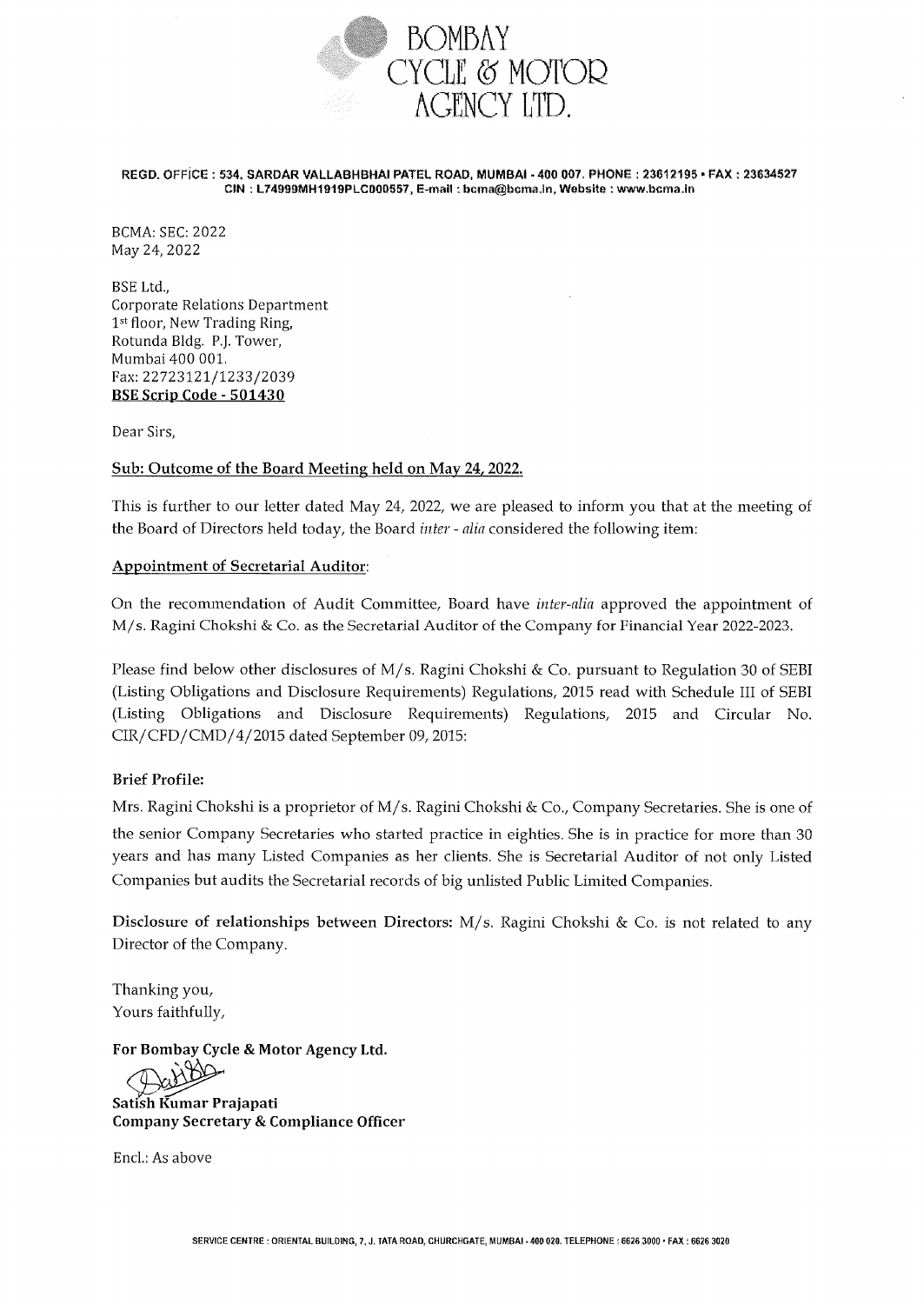# **N. G. THAKRAR & Co.**

CHARTERED ACCOUNTANTS

803, ATRIUM -II, NEXT TO COURTYARD MARRIOT HOTEL, ANDHERI KURLA ROD, ANDHERI (EAST), MUMBAI - 400 093 TELEPHONE Nos: 28366378/28366379 EMAIL: natwarthakrar@gmail.com

**Independent Auditor's Report on the Quarterly and Year to Date Audited Standalone Financial Result of the Company Pursuant to the Regulation 33 of the SEBI (Listing Obligations and Disclosure Requirements) Regulations, 2015, as amended.** 

**To The Board of Directors, Bombay Cycle & Motor Agency Limited.** 

### **Report on the audit of the Standalone Financial Results**

### **Opinion**

We have audited the accompanying statements of quarterly and year to date standalone financial results of **Bombay Cycle & Motor Agency Limited.** ("the Company"), for the quarter and year ended March 31, 2022 ("Statement") attached herewith being submitted by the Company pursuant to the requirements of the Regulation 33 of the SEBI (Listing Obligations and Disclosure Requirements) Regulations, 2015, as amended (the "Listing Regulations").

In our opinion and to the best of our information and according to the explanations given to us, the Statement:

- i. is presented in accordance with the requirements of the Listing Regulations in this regard; and
- ii. gives a true and fair view in conformity with the applicable Indian Accounting Standards and other accounting principles generally accepted In India, of the net profit and other comprehensive income and other financial information of the Company for the quarter ended and year ended March 31, 2022.

#### **Basis for Opinion**

We conducted our audit in accordance with the Standards on Auditing (SAs) specified under section 143(10) of the Companies Act, 2013, as amended ("the Act"). Our responsibilities under those Standards are further described in the "Auditor's Responsibilities for the Audit of the Standalone Financial Results" section of our report. We are independent of the Company in accordance with the Code of Ethics issued by the Institute of Chartered Accountants of India together with the ethical requirements that are relevant to our audit of the financial statements under the provisions of the Act and the Rules thereunder and we have fulfilled our other ethical responsibilities in accordance with these requirements and the Code of Ethics. We believe that the audit evidence obtained by us is sufficient and appropriate to provide a basis for our opinion.

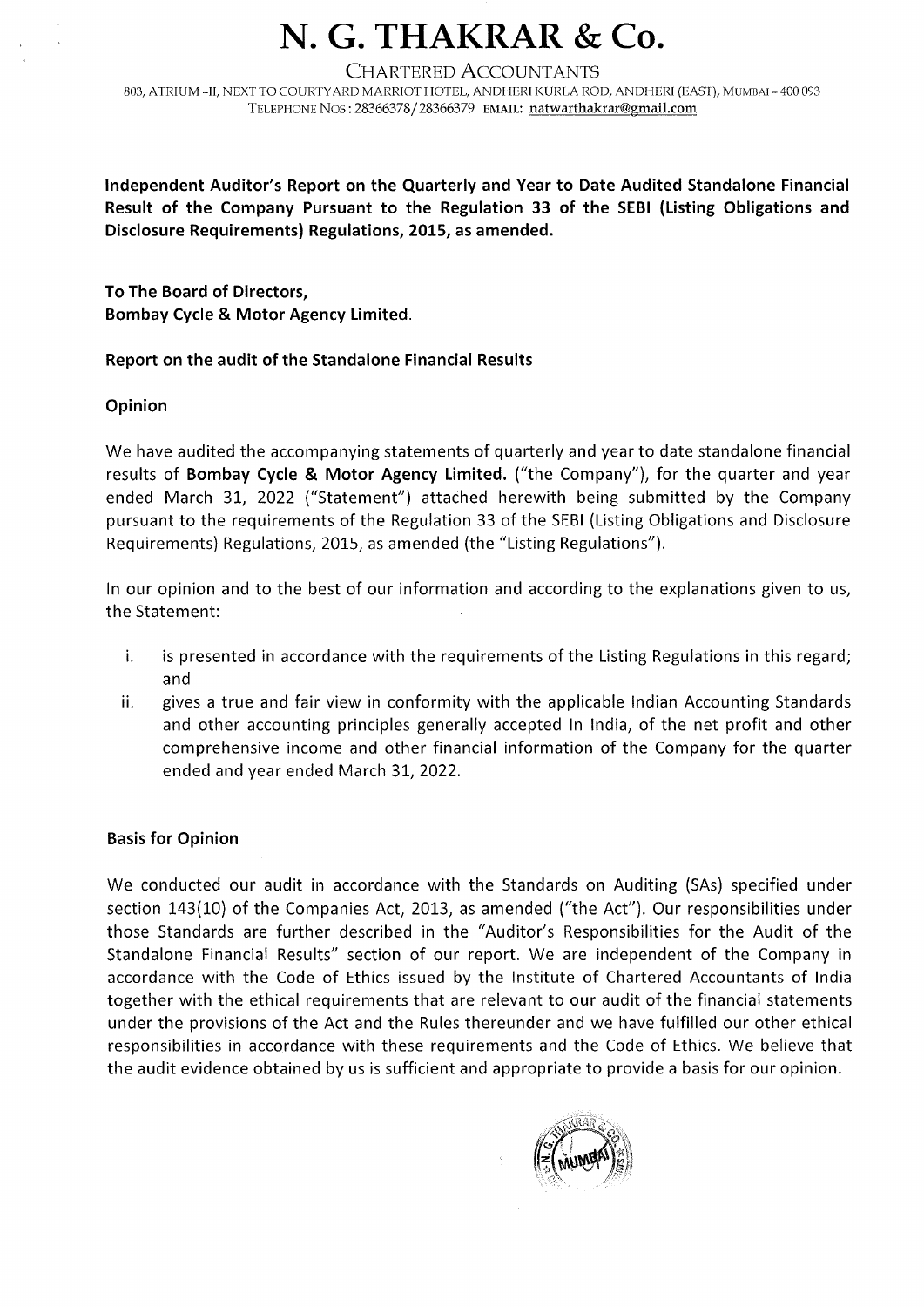#### **Management's Responsibilities for the Standalone Financial Results**

The Statement has been prepared on the basis of the standalone annual financial statements. The Board of Directors of the Company are responsible for the preparation and presentation of the Statement that gives a true and fair view of the net profit and other comprehensive income of the Company and other financial information in accordance with the applicable Indian Accounting Standards prescribed under Section 133 of the Act read with relevant rules issued thereunder and other accounting principles generally accepted in India and in compliance with Regulation 33 of the Listing Regulations. This responsibility also includes maintenance of adequate accounting records in accordance with the provisions of the Act for safeguarding of the assets of the Company and for preventing and detecting frauds and other irregularities; selection and application of appropriate accounting policies; making judgments and estimates that are reasonable and prudent; and the design, implementation and maintenance of adequate internal financial controls, that were operating effectively for ensuring the accuracy and completeness of the accounting records, relevant to the preparation and presentation of the Statement that give a true and fair view and are free from material misstatement, whether due to fraud or error.

In preparing the Statement, the Board of Directors is responsible for assessing the Company's ability to continue as a going concern, disclosing, as applicable, matters related to going concern and using the going concern basis of accounting unless the Board of Directors either intends to liquidate the Company or to cease operations, or has no realistic alternative but to do so.

The Board of Directors is also responsible for overseeing the Company's financial reporting process.

#### **Auditor's Responsibility for the Audit of standalone Financial Results**

Our objectives are to obtain reasonable assurance about whether the Statement as a whole is free from material misstatement, whether due to fraud or error, and to issue an auditor's report that includes our opinion. Reasonable assurance is a high level of assurance but is not a guarantee that an audit conducted in accordance with SAs will always detect a material misstatement when it exists. Misstatements can arise from fraud or error considered material if, individually or in the aggregate, they could reasonably be expended to influence the economic decisions of users taken on the basis of the Statement.

As part of an audit in accordance with SAs, we exercise professional judgment and maintain professional skepticism throughout the audit. We also:

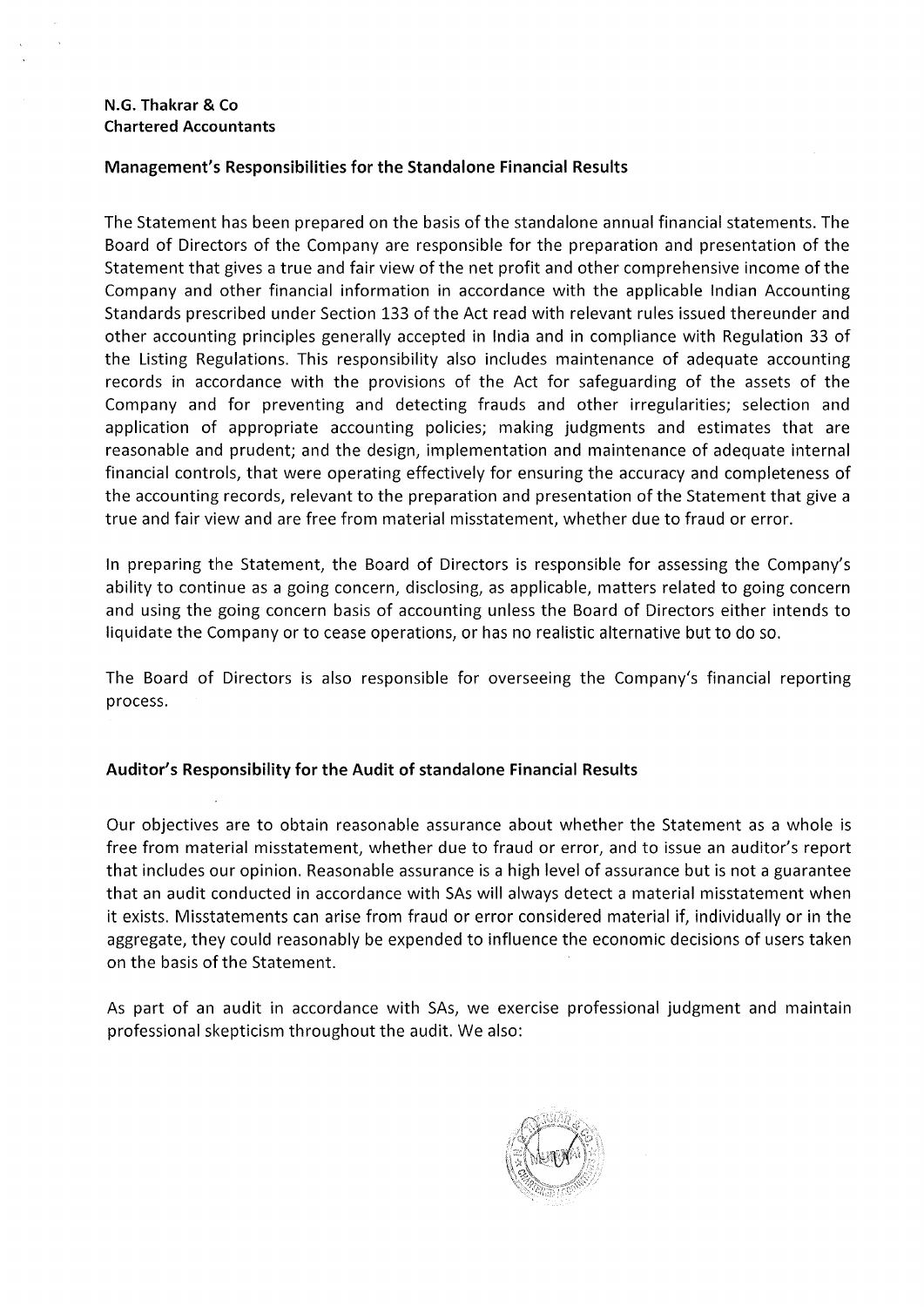- (a) Identify and assess the risks of material misstatement of the standalone financial statement, whether due to fraud or error, design and perform audit procedures responsive to those risks, and obtain audit evidence that is sufficient and appropriate to provide a basis for our opinion. The risk of not detecting a material misstatement resulting from fraud is higher than the one resulting from error, as fraud may involve collusion, forgery, intentional omissions, misrepresentations, or the override of internal control.
- (b) Obtain an understanding of internal control relevant to the audit in order to design audit procedures that are appropriate in the circumstances. Under Section 143(3)(i) of the Act, we are also responsible for expressing our opinion on whether the Company has adequate internal financial controls with reference to financial statement in place and operating effectiveness of such control.
- (c) Evaluate the appropriateness of accounting policies used and the reasonableness of accounting estimates and related disclosures made by the Board of Directors.
- (d) Conclude on the appropriateness of the Board of Directors' use of the going concern basis of accounting and, based on the audit evidence obtained, whether a material uncertainty exists related to events or conditions that may cast significant doubt on the Company's ability to continue as a going concern. If we conclude that a material uncertainty exists, we are required to draw attention in our auditor's report to the related disclosures in the financial results or, if such disclosures are inadequate, to modify our opinion. Our conclusions are based on the audit evidence obtained up to the date of our auditor's report. However, future events or conditions may cause the Company to cease to continue as a going concern.
- (e) Evaluate the overall presentation, structure and content of the Statement, including the disclosures, and whether the Statement represents the underlying transactions and events in a manner that achieves fair presentation.

We communicate with those charged with governance regarding, among other matters, the planned scope and timing of the audit and significant audit findings, including any significant deficiencies in internal control that we identify during our audit.

We also provide those charged with governance with a statement that we have complied with relevant ethical requirements regarding independence, and to communicate with them all relationships and other matters that may reasonably be thought to bear on our independence, and where applicable, related safeguards.

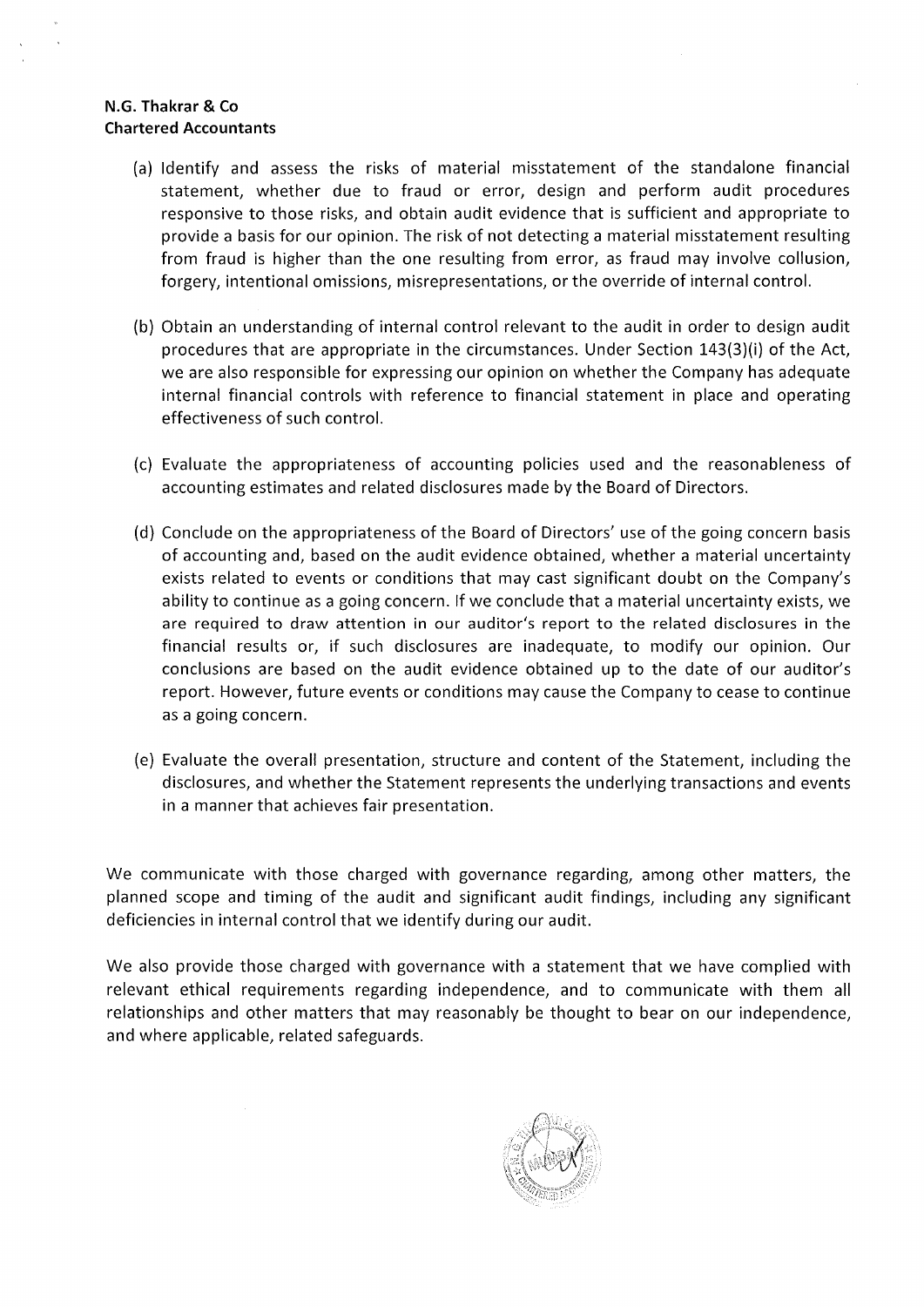#### **Other Matter**

The Statement includes the results for the quarter ended March 31, 2022 being the balancing figures between the audited figures in respect of the full financial year ended March 31, 2022 and the published unaudited year-to-date figures up to the third quarter of the current financial year, which were subjected to a limited review by us, as required under the Listing Regulations.

**For N. G. THAKRAR & CO**  Chartered Accountants Firm Registration Number: 110907W

of of There

**Natwar G. Thakrar (Partner) M. No. 036213 UDIN : 22036213AJMZDH2626** 

**Place: Mumbai Dated:** 24th **May 2022.**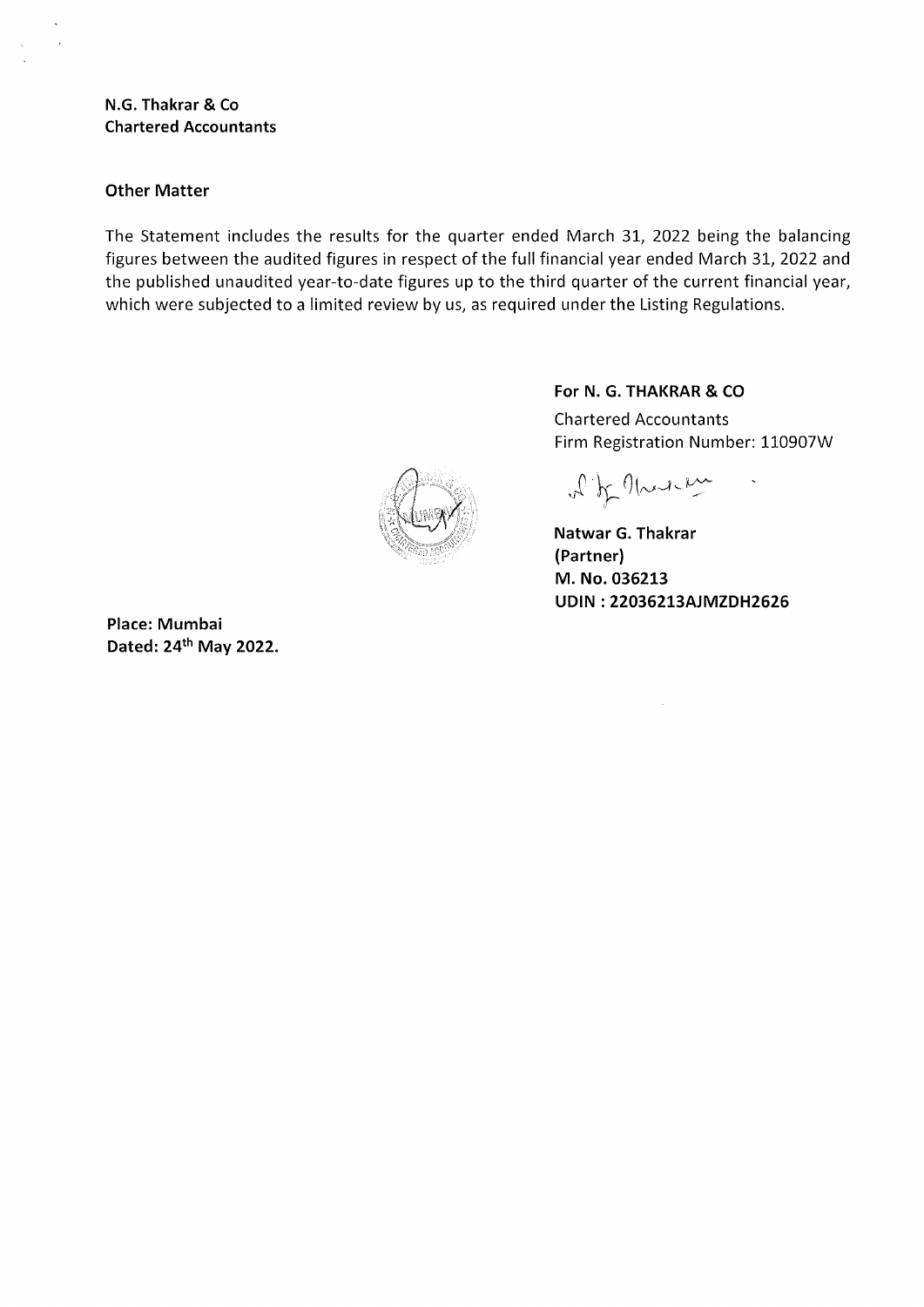

 $\mathbf{R}^{\mathbf{S}}$ 

BOMBAY CYCLE & MOTOR AGENCY LIMITED BOMI:Ji\Y Regd Office: 534, SardarVallabhbhai Patel Road, Opera House, Mumbai- 400 007. GIN: L74999MH1919PLC000557 Tei.:022-23612195 I 96 I 97, Fax:022-23634527, e-mail: bcma@bcma.in, website:www.bcma.in

|                | Standalone Statement of Audited Financial Results for the Quarter and Year Ended 31st March, 2022                                                                                                                              |                                                   | (₹ in Lacs except EPS)                            |                                                   |                                                     |                                                     |
|----------------|--------------------------------------------------------------------------------------------------------------------------------------------------------------------------------------------------------------------------------|---------------------------------------------------|---------------------------------------------------|---------------------------------------------------|-----------------------------------------------------|-----------------------------------------------------|
|                |                                                                                                                                                                                                                                |                                                   | Quarter Ended                                     |                                                   | <b>Year Ended</b>                                   |                                                     |
| Sr. No.        | Particulars                                                                                                                                                                                                                    | 31-03-2022                                        | 31-12-2021                                        | 31-03-2021                                        | 31-03-2022                                          | 31-03-2021                                          |
|                |                                                                                                                                                                                                                                | (Audited)                                         | (Unaudited)                                       | (Audited)                                         | (Audited)                                           | (Audited)                                           |
| 1              | Revenue from Operations                                                                                                                                                                                                        | 174.31                                            | 190.77                                            | 146.56                                            | 586.62                                              | 417.41                                              |
| $\overline{2}$ | Other Income                                                                                                                                                                                                                   | 35.63                                             | 24.19                                             | 37.22                                             | 126.24                                              | 160.20                                              |
| 3              | Total Revenue (1+2)                                                                                                                                                                                                            | 209.93                                            | 214.96                                            | 183.78                                            | 712.85                                              | 577.61                                              |
| 4              | <b>Expenses</b><br>a) Purchase of Stock in Trade<br>b) Changes in Inventories in Stock-in-Trade<br>c) Employee benefits expense<br>d) Depreciation and amortisation expense<br>e) Other expenses<br>Total expenses (a+b+c+d+e) | 26.38<br>0.56<br>37.99<br>2.40<br>59.73<br>127.06 | 34.60<br>0.63<br>43.44<br>2.40<br>64.29<br>145.36 | 20.51<br>0.34<br>38.18<br>2.33<br>64.16<br>125.52 | 88.76<br>0.41<br>138.75<br>9.62<br>214.34<br>451.88 | 36.72<br>2.75<br>107.07<br>9.60<br>164.08<br>320.22 |
| 5              | Profit before exceptional items and tax (3-4)                                                                                                                                                                                  | 82.88                                             | 69.60                                             | 58.26                                             | 260.98                                              | 257.39                                              |
| 6              | <b>Exceptional Items</b>                                                                                                                                                                                                       |                                                   |                                                   |                                                   |                                                     |                                                     |
| 7              | Profit before tax (5-6)                                                                                                                                                                                                        | 82.88                                             | 69.60                                             | 58.26                                             | 260.98                                              | 257.39                                              |
| 8              | <b>Tax expense</b><br>a) Current Tax<br>b) Short / (Excess) Provision<br>c) Deferred Tax                                                                                                                                       | 31.18<br>(3.11)                                   | 15.51<br>1.59                                     | 16.52<br>3.77<br>(1.69)                           | 71.75<br>(1.52)                                     | 63.72<br>3.77<br>(10.24)                            |
| 9              | Net Profit from ordinary activities after tax(7-8)                                                                                                                                                                             | 54.81                                             | 52.50                                             | 39.66                                             | 190.75                                              | 200.14                                              |
| 10             | Other comprehensive income<br>i) Items that will not be reclassified to profit or loss<br>a) Remeasurement of Defined Benefit Plans<br>b) Income Tax on above item                                                             | 2.39<br>(0.61)                                    | (0.09)<br>0.03                                    | (0.58)<br>0.15                                    | 2.13<br>(0.54)                                      | (0.35)<br>0.09                                      |
| 11             | Total comprehensive income for the period (9+10)                                                                                                                                                                               | 56.59                                             | 52.44                                             | 39.23                                             | 192.34                                              | 199.88                                              |
| 12             | Paid-up equity share capital<br>(Face Value of ₹10/- each)                                                                                                                                                                     | 40.00                                             | 40.00                                             | 40.00                                             | 40.00                                               | 40.00                                               |
| 13             | <b>Earnings Per Share</b><br>(of ₹ 10/- each) (not annualised):<br>(a) Basic<br>(b) Diluted                                                                                                                                    | 13.71<br>13.71                                    | 13.12<br>13.12                                    | 9.91<br>9.91                                      | 47.69<br>47.69                                      | 50.03<br>50.03                                      |

|        | Reporting of Audited Segment-wise Revenue, Results, Assets and Liabilities |            |                      |            |            | (₹ in Lacs) |
|--------|----------------------------------------------------------------------------|------------|----------------------|------------|------------|-------------|
|        |                                                                            |            | <b>Quarter Ended</b> |            |            |             |
| Sr.No. | Particulars                                                                | 31-03-2022 | 31-12-2021           | 31-03-2021 | 31-03-2022 | 31-03-2021  |
|        |                                                                            | (Audited)  | (Unaudited)          | (Audited)  | (Audited)  | (Audited)   |
|        | Segment Revenue                                                            |            |                      |            |            |             |
|        | (a) Automobile                                                             | 87.59      | 85.50                | 85.50      | 301.34     | 295.65      |
|        | (b) Hospitality                                                            | 86.71      | 105.27               | 61.06      | 285.27     | 121.76      |
|        |                                                                            | 174.31     | 190.77               | 146.56     | 586.62     | 417.41      |
|        | Less : Inter segment Revenue                                               |            |                      |            |            |             |
|        | Net Sales/Income from Operations                                           | 174.31     | 190.77               | 146.56     | 586.62     | 417.41      |
|        | 2 Segment Results                                                          |            |                      |            |            |             |
|        | Profit before Interest and Tax                                             |            |                      |            |            |             |
|        | (a) Automobile                                                             | 55.25      | 61.89                | 60.54      | 216.43     | 242.33      |
|        | (b) Hospitality                                                            | 27.63      | 7.71                 | (2.28)     | 44.55      | 15.06       |
|        |                                                                            | 82.88      | 69.60                | 58.26      | 260.98     | 257.39      |
|        | Less : Finance costs                                                       |            |                      |            |            |             |
|        | Less: Other unallocable Expenditure net of                                 |            |                      |            |            |             |
|        | unallocable Income                                                         |            |                      |            |            |             |
|        | <b>Profit Before Tax</b>                                                   | 82.88      | 69.60                | 58.26      | 260.98     | 257.39      |
|        | 3 Segment Assets                                                           |            |                      |            |            |             |
|        | (a) Automobile                                                             | 1,869.55   | 1783.95              | 1.611.16   | 1,869.55   | 1,611.16    |
|        | (b) Hospitality                                                            | 1,023.25   | 1030.03              | 1.036.88   | 1.023.25   | 1,036.88    |
|        | <b>Total Segment Assets (A)</b>                                            | 2,892.80   | 2813.97              | 2.648.04   | 2,892.80   | 2,648.04    |
|        | 4 Segment Liabilities                                                      |            |                      |            |            |             |
|        | (a) Automobile                                                             | 496.71     | 473.13               | 326.44     | 496.71     | 326.44      |
|        | (b) Hospitality                                                            | 105.47     | 106.82               | 203.32     | 105.47     | 203.32      |
|        | Total Segment Liabilities (B)                                              | 602.18     | 579.96               | 529.76     | 602.18     | 529.76      |
|        | Total $(A) - (B)$                                                          | 2.290.63   | 2234.02              | 2.118.28   | 2.290.63   | 2.118.28    |



For BOMBAY CYCLE & MOTOR AGENCY LTD.

L

Place : Mumbai CHIRAG C. DOSHI CHAIRMAN & MANAGING DIRECTOR (DIN : 00181291)

J,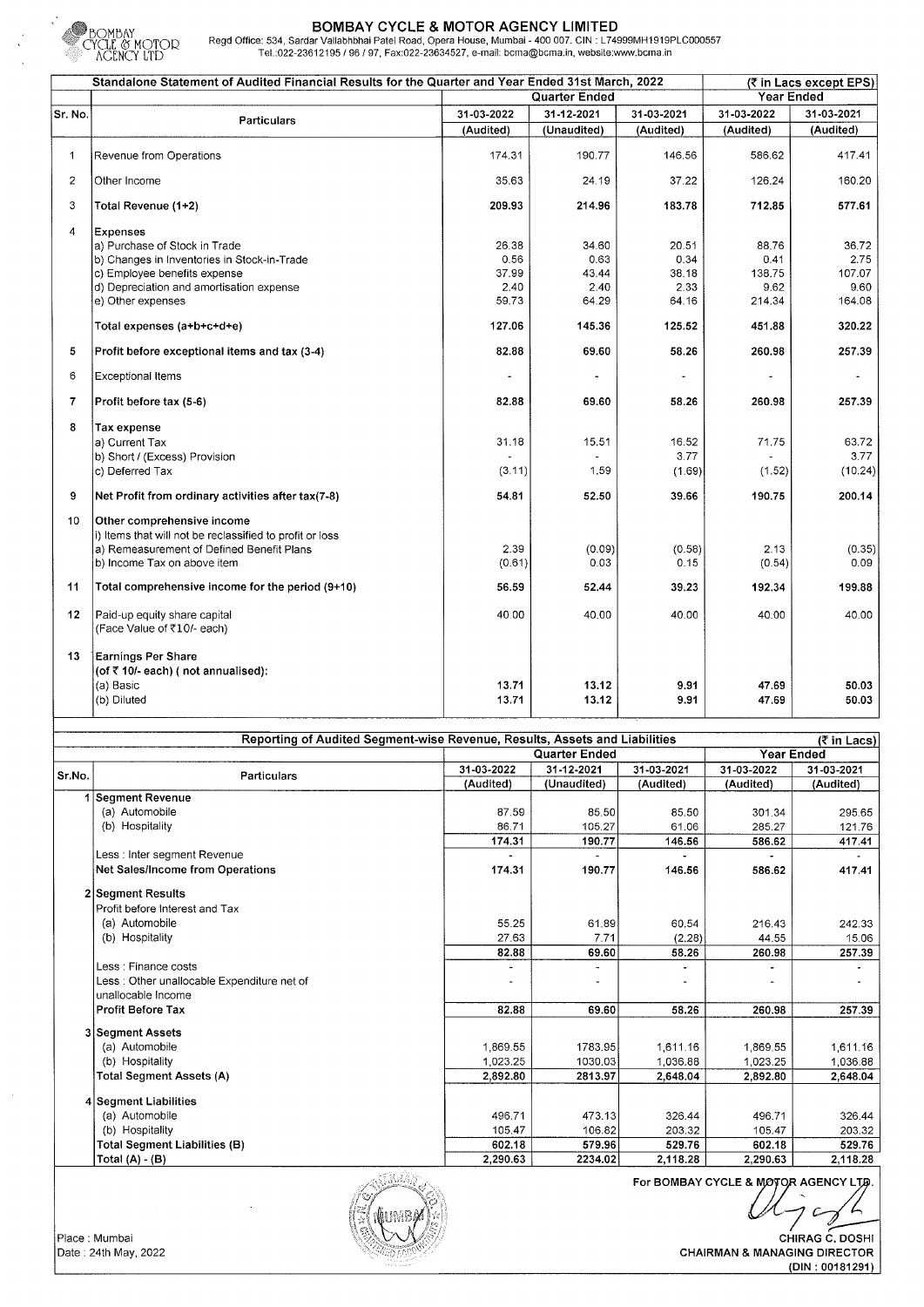|                     | <b>BOMBAY CYCLE &amp; MOTOR AGENCY LIMITED</b><br><b>BOMBAY</b><br>CYCLE & MOTOR<br>Regd Office: 534, Sardar Vallabhbhai Patel Road, Opera House, Mumbai - 400 007. CIN: L74999MH1919PLC000557<br>Tel.:022-23612195 / 96 / 97, Fax:022-23634527, e-mail: bcma@bcma.in, website:www.bcma.in<br>AGENCY LTD                                                     |                                         |                                  |
|---------------------|--------------------------------------------------------------------------------------------------------------------------------------------------------------------------------------------------------------------------------------------------------------------------------------------------------------------------------------------------------------|-----------------------------------------|----------------------------------|
|                     | <b>Standalone Statement of Audited Assets and Liabilities</b>                                                                                                                                                                                                                                                                                                |                                         | (₹ In Lacs)                      |
| Sr.No.              | <b>PARTICULARS</b>                                                                                                                                                                                                                                                                                                                                           | As at<br>31-03-2022<br>(Audited)        | As at<br>31-03-2021<br>(Audited) |
|                     | <b>ASSETS</b>                                                                                                                                                                                                                                                                                                                                                |                                         |                                  |
| 1                   | Non-current assets                                                                                                                                                                                                                                                                                                                                           |                                         |                                  |
|                     | (a) Property, Plant and Equipment<br>(b) Intangible Assets                                                                                                                                                                                                                                                                                                   | 31.57                                   | 38.46<br>0.02                    |
|                     | (c) Investments in Joint Venture                                                                                                                                                                                                                                                                                                                             | 450.00                                  |                                  |
|                     | (d) Financial Assets                                                                                                                                                                                                                                                                                                                                         |                                         |                                  |
|                     | (i) Investments                                                                                                                                                                                                                                                                                                                                              | 60.94                                   | 12.87                            |
|                     | (ii) Other financial assets<br>(e) Deferred tax assets (net)                                                                                                                                                                                                                                                                                                 | 1,125.39<br>12.53                       | 201.00<br>11.54                  |
|                     | (f) Other non-current assets                                                                                                                                                                                                                                                                                                                                 | 13.10                                   | 13.73                            |
|                     | Sub-total - Non-current assets                                                                                                                                                                                                                                                                                                                               | 1,693.53                                | 277.62                           |
| $\overline{2}$      | <b>Current assets</b>                                                                                                                                                                                                                                                                                                                                        |                                         |                                  |
|                     | (a) Inventories                                                                                                                                                                                                                                                                                                                                              | 1.01                                    | 1.46                             |
|                     | (b) Financial Assets                                                                                                                                                                                                                                                                                                                                         |                                         |                                  |
|                     | (i) Investments                                                                                                                                                                                                                                                                                                                                              | 556.40                                  | 918.14                           |
|                     | (ii) Trade receivables<br>(iii) Cash and cash equivalents                                                                                                                                                                                                                                                                                                    | 30.94<br>39.26                          | 164.61<br>25.44                  |
|                     | (iv) Other financial assets                                                                                                                                                                                                                                                                                                                                  | 322.06                                  | 1,073.99                         |
|                     | (c) Other current assets                                                                                                                                                                                                                                                                                                                                     | 249.61                                  | 186.78                           |
|                     | Sub-total - Current assets                                                                                                                                                                                                                                                                                                                                   | 1,199.28                                | 2,370.42                         |
|                     | <b>TOTAL - ASSETS</b>                                                                                                                                                                                                                                                                                                                                        | 2,892.80                                | 2,648.04                         |
| Ш                   | <b>EQUITY AND LIABILITIES</b>                                                                                                                                                                                                                                                                                                                                |                                         |                                  |
| 1                   | Equity                                                                                                                                                                                                                                                                                                                                                       |                                         |                                  |
|                     | (a) Equity Share capital                                                                                                                                                                                                                                                                                                                                     | 40.00                                   | 40.00                            |
|                     | (b) Other Equity                                                                                                                                                                                                                                                                                                                                             | 2,250.63                                | 2,078.28                         |
|                     | Sub-total - Equity                                                                                                                                                                                                                                                                                                                                           | 2,290.63                                | 2,118.28                         |
| $\overline{2}$<br>j | Liabilities<br><b>Non-Current liabilities</b>                                                                                                                                                                                                                                                                                                                |                                         |                                  |
|                     | (a) Provisions                                                                                                                                                                                                                                                                                                                                               | 10.65                                   | 10.11                            |
|                     | (b) Other Long term liabilities                                                                                                                                                                                                                                                                                                                              | 135.00                                  | 135.00                           |
|                     | Sub-total - Non-Current liabilities                                                                                                                                                                                                                                                                                                                          | 145.65                                  | 145.11                           |
| Ιi                  | <b>Current liabilities</b>                                                                                                                                                                                                                                                                                                                                   |                                         |                                  |
|                     | (a) Financial Liabilities                                                                                                                                                                                                                                                                                                                                    |                                         |                                  |
|                     | (i) Trade payables                                                                                                                                                                                                                                                                                                                                           | 186.55                                  | 186.96                           |
|                     | (b) Other current liabilities<br>(c) Provisions                                                                                                                                                                                                                                                                                                              | 48.99<br>220.99                         | 47.51<br>150.18                  |
|                     | Sub-total - Current liabilities                                                                                                                                                                                                                                                                                                                              | 456.53                                  | 384.65                           |
|                     | TOTAL - EQUITY AND LIABILITIES                                                                                                                                                                                                                                                                                                                               | 2,892.80                                | 2,648.04                         |
|                     | Notes :                                                                                                                                                                                                                                                                                                                                                      |                                         |                                  |
| 1)                  | The above audited financial results as per regulation 33 of SEBI (Listing Obligations and Discloser Requirements) Regulations, 2015 for the quarter & year ended on 31st March,<br>2022 were reviewed by the Audit Committee at its meeting held on 24th May, 2022 and approved & taken on record by the Board of Directors at its meeting held on 24th May, |                                         |                                  |
| 2)                  | 2022.<br>This Statement has been prepared in accordance with the Companies (Indian Accounting Standards) Rules, 2015 (Ind-AS), prescribed under Section 133, of the Companies Act,<br>2013 and other recognised accounting practices and policies to the extent applicable.                                                                                  |                                         |                                  |
| 3)                  | The figures of the quarter ended 31st March, 2022 and 31st March, 2021 are balancing figures between the audited figures in respect of the full financial year and the published<br>year to date figures upto the third quarter of the relevant financial year.                                                                                              |                                         |                                  |
| 4)                  | The Company has identified two reportable segments, Auto Division & Hospitality Division in accordance with the requirements of Ind AS 108.                                                                                                                                                                                                                  |                                         |                                  |
| 5)                  | The Board of Directors has recommended Dividend of $\bar{\tau}$ 5/- per equity share 50% subject to the approval of shareholders. The cash outgo on account of dividend will be $\bar{\tau}$ 20 lacs.                                                                                                                                                        |                                         |                                  |
| 6)                  | Previous years figures have been regrouped/rearranged where ever necessary, to correspond to those of the current period.                                                                                                                                                                                                                                    |                                         |                                  |
|                     |                                                                                                                                                                                                                                                                                                                                                              | For BOMBAY CYCLE & MOTOR AGENCY LTD.    |                                  |
|                     |                                                                                                                                                                                                                                                                                                                                                              |                                         |                                  |
|                     |                                                                                                                                                                                                                                                                                                                                                              |                                         |                                  |
|                     | Place: Mumbai                                                                                                                                                                                                                                                                                                                                                |                                         | CHIRAG C. DOSHI                  |
|                     | Date: 24th May, 2022                                                                                                                                                                                                                                                                                                                                         | <b>CHAIRMAN &amp; MANAGING DIRECTOR</b> | (DIN: 00181291)                  |
|                     | The aforesaid results have been filed with the Stock Exchange under regulation 33 of SEBI (Listing Obligations and Discloser Requirements) Regulations, 2015 and are also available on<br>the Stock Exchange website www.bseindia.com and on the Company's website www.bcma.in.                                                                              |                                         |                                  |

 $\mathcal{L}^{\text{max}}_{\text{max}}$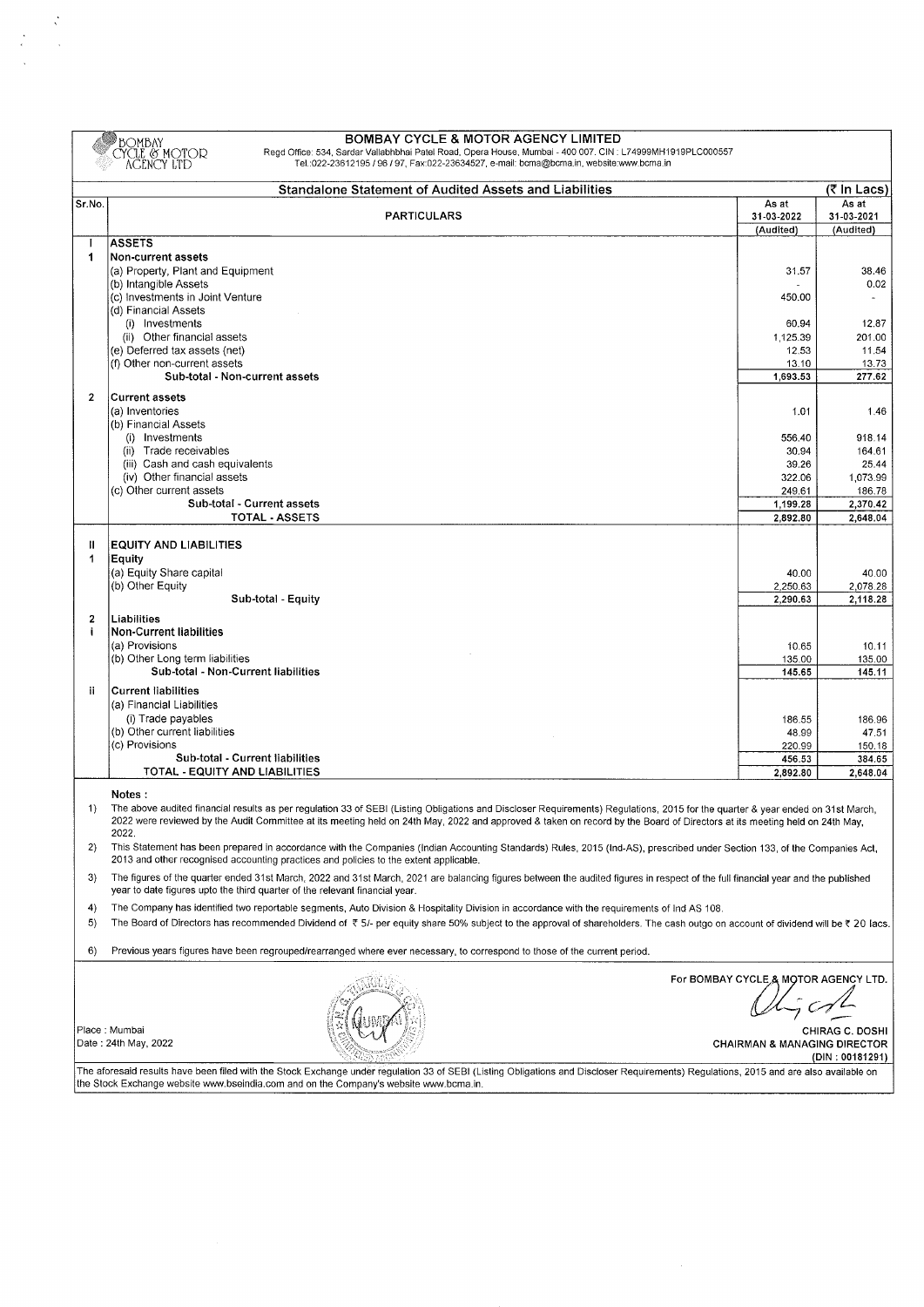

 $\frac{1}{2}$ 

 $\frac{1}{\sqrt{2}}$ 

#### t\CENCY LTD **BOMBAY CYCLE & MOTOR AGENCY LIMITED**

Regd Office: 534, Sardar Vallabhbhai Patel Road, Opera House, Mumbai- 400 007.

CIN : L74999MH1919PLC000557 Tei.:022-23612195 I 96 /97, Fax:022-23634527, e-mail: bcma@bcma.in, website:www.bcma.in

| <b>Year Ended</b><br>Particulars<br>31-03-2022<br>31-03-2021<br>(Audited)<br>260.98<br>Profit /(Loss) Before Taxation & Extra ordinary Items<br><b>Adjustments for:</b><br>a) Depreciation & Amortisation Expenses<br>9.62<br>b) Interest Income<br>(87.27)<br>d) Loss on sale of Property, Plant and Equipment<br>2.13<br>29.42<br>1.02<br>(45.08)<br>sub-total<br><b>Appropriation of Fund</b><br>(20.00)<br>(20.00)<br>sub-total<br>(65.08)<br>195.90<br>0.62<br>(924.39)<br>0.41<br>133.67<br>751.92<br>f) (Increase)/Decrease in Other current assets<br>(62.83)<br>g) Increase/(Decrease) in Long-term provisions<br>0.54<br>h) Increase/(Decrease) in Other long-term liabilities<br>i) Increase/ (Decrease) in Trade payable<br>(0.41)<br>j) Increase/ (Decrease) in Other current liabilities<br>1.48<br>k) Increase/ (Decrease) in Short-term provisions<br>70.81<br>87.27<br>1) Interest received on Business deposits<br>59.09<br>254.99<br>a) Provision for Taxation<br>(71.75)<br>183.24<br>Cash flow before exceptional & extraordinary items<br>Net cash from operating activities<br>183.24<br>(875.46)<br>(450.00)<br>(2.66)<br>1,158.70<br>(169.42)<br>Net cash from / (used in) investing activities<br>13.82<br>Cash and Cash equivalent - Opening Balance<br>25.44<br>Cash and Cash equivalent - Closing Balance<br>39.26<br>13.82<br>Net increase / (decrease)<br>For BOMBAY CYCLE & MOTOR AGENCY LTD. | <b>Standalone Cash flow Statement</b>                        |  | (₹ in Lacs)       |  |
|-------------------------------------------------------------------------------------------------------------------------------------------------------------------------------------------------------------------------------------------------------------------------------------------------------------------------------------------------------------------------------------------------------------------------------------------------------------------------------------------------------------------------------------------------------------------------------------------------------------------------------------------------------------------------------------------------------------------------------------------------------------------------------------------------------------------------------------------------------------------------------------------------------------------------------------------------------------------------------------------------------------------------------------------------------------------------------------------------------------------------------------------------------------------------------------------------------------------------------------------------------------------------------------------------------------------------------------------------------------------------------------------------------------------------------|--------------------------------------------------------------|--|-------------------|--|
|                                                                                                                                                                                                                                                                                                                                                                                                                                                                                                                                                                                                                                                                                                                                                                                                                                                                                                                                                                                                                                                                                                                                                                                                                                                                                                                                                                                                                               |                                                              |  | Year Ended        |  |
|                                                                                                                                                                                                                                                                                                                                                                                                                                                                                                                                                                                                                                                                                                                                                                                                                                                                                                                                                                                                                                                                                                                                                                                                                                                                                                                                                                                                                               |                                                              |  |                   |  |
|                                                                                                                                                                                                                                                                                                                                                                                                                                                                                                                                                                                                                                                                                                                                                                                                                                                                                                                                                                                                                                                                                                                                                                                                                                                                                                                                                                                                                               |                                                              |  | (Audited)         |  |
|                                                                                                                                                                                                                                                                                                                                                                                                                                                                                                                                                                                                                                                                                                                                                                                                                                                                                                                                                                                                                                                                                                                                                                                                                                                                                                                                                                                                                               |                                                              |  |                   |  |
|                                                                                                                                                                                                                                                                                                                                                                                                                                                                                                                                                                                                                                                                                                                                                                                                                                                                                                                                                                                                                                                                                                                                                                                                                                                                                                                                                                                                                               | A) CASH FLOW FROM OPERATING ACTIVITIES                       |  |                   |  |
|                                                                                                                                                                                                                                                                                                                                                                                                                                                                                                                                                                                                                                                                                                                                                                                                                                                                                                                                                                                                                                                                                                                                                                                                                                                                                                                                                                                                                               |                                                              |  | 257.39            |  |
|                                                                                                                                                                                                                                                                                                                                                                                                                                                                                                                                                                                                                                                                                                                                                                                                                                                                                                                                                                                                                                                                                                                                                                                                                                                                                                                                                                                                                               |                                                              |  | 9.60              |  |
|                                                                                                                                                                                                                                                                                                                                                                                                                                                                                                                                                                                                                                                                                                                                                                                                                                                                                                                                                                                                                                                                                                                                                                                                                                                                                                                                                                                                                               |                                                              |  | (81.41)           |  |
|                                                                                                                                                                                                                                                                                                                                                                                                                                                                                                                                                                                                                                                                                                                                                                                                                                                                                                                                                                                                                                                                                                                                                                                                                                                                                                                                                                                                                               |                                                              |  | 0.10              |  |
|                                                                                                                                                                                                                                                                                                                                                                                                                                                                                                                                                                                                                                                                                                                                                                                                                                                                                                                                                                                                                                                                                                                                                                                                                                                                                                                                                                                                                               | e) Remeasurement of Defined Benefit Plans through OCI        |  | (0.35)            |  |
|                                                                                                                                                                                                                                                                                                                                                                                                                                                                                                                                                                                                                                                                                                                                                                                                                                                                                                                                                                                                                                                                                                                                                                                                                                                                                                                                                                                                                               | f) Fair valuation of Investments in mutual fund              |  | 42.92             |  |
|                                                                                                                                                                                                                                                                                                                                                                                                                                                                                                                                                                                                                                                                                                                                                                                                                                                                                                                                                                                                                                                                                                                                                                                                                                                                                                                                                                                                                               | g) Mark to market gain on fair valuation of Equity Shares    |  | (0.66)            |  |
|                                                                                                                                                                                                                                                                                                                                                                                                                                                                                                                                                                                                                                                                                                                                                                                                                                                                                                                                                                                                                                                                                                                                                                                                                                                                                                                                                                                                                               |                                                              |  | (29.80)           |  |
|                                                                                                                                                                                                                                                                                                                                                                                                                                                                                                                                                                                                                                                                                                                                                                                                                                                                                                                                                                                                                                                                                                                                                                                                                                                                                                                                                                                                                               |                                                              |  |                   |  |
|                                                                                                                                                                                                                                                                                                                                                                                                                                                                                                                                                                                                                                                                                                                                                                                                                                                                                                                                                                                                                                                                                                                                                                                                                                                                                                                                                                                                                               | a) Dividend paid                                             |  | (20.00)           |  |
|                                                                                                                                                                                                                                                                                                                                                                                                                                                                                                                                                                                                                                                                                                                                                                                                                                                                                                                                                                                                                                                                                                                                                                                                                                                                                                                                                                                                                               |                                                              |  | (20.00)           |  |
|                                                                                                                                                                                                                                                                                                                                                                                                                                                                                                                                                                                                                                                                                                                                                                                                                                                                                                                                                                                                                                                                                                                                                                                                                                                                                                                                                                                                                               |                                                              |  | (49.80)           |  |
|                                                                                                                                                                                                                                                                                                                                                                                                                                                                                                                                                                                                                                                                                                                                                                                                                                                                                                                                                                                                                                                                                                                                                                                                                                                                                                                                                                                                                               | Operating profit before working capital changes              |  | 207.59            |  |
|                                                                                                                                                                                                                                                                                                                                                                                                                                                                                                                                                                                                                                                                                                                                                                                                                                                                                                                                                                                                                                                                                                                                                                                                                                                                                                                                                                                                                               | Adjustments for Changes in Assets and Liabilities:           |  |                   |  |
|                                                                                                                                                                                                                                                                                                                                                                                                                                                                                                                                                                                                                                                                                                                                                                                                                                                                                                                                                                                                                                                                                                                                                                                                                                                                                                                                                                                                                               | a) (Increase)/Decrease in Other non-current assets           |  | 0.63              |  |
|                                                                                                                                                                                                                                                                                                                                                                                                                                                                                                                                                                                                                                                                                                                                                                                                                                                                                                                                                                                                                                                                                                                                                                                                                                                                                                                                                                                                                               | b) (Increase)/Decrease in Other non-Current financial assets |  | 67.42             |  |
|                                                                                                                                                                                                                                                                                                                                                                                                                                                                                                                                                                                                                                                                                                                                                                                                                                                                                                                                                                                                                                                                                                                                                                                                                                                                                                                                                                                                                               | c) (Increase)/ Decrease in Inventories                       |  | 2.75              |  |
|                                                                                                                                                                                                                                                                                                                                                                                                                                                                                                                                                                                                                                                                                                                                                                                                                                                                                                                                                                                                                                                                                                                                                                                                                                                                                                                                                                                                                               | d) (Increase)/Decrease in Trade receivables                  |  | (13.00)           |  |
|                                                                                                                                                                                                                                                                                                                                                                                                                                                                                                                                                                                                                                                                                                                                                                                                                                                                                                                                                                                                                                                                                                                                                                                                                                                                                                                                                                                                                               | e) (Increase)/Decrease in Other Current financial assets     |  | (254.60)          |  |
|                                                                                                                                                                                                                                                                                                                                                                                                                                                                                                                                                                                                                                                                                                                                                                                                                                                                                                                                                                                                                                                                                                                                                                                                                                                                                                                                                                                                                               |                                                              |  | 64.79             |  |
|                                                                                                                                                                                                                                                                                                                                                                                                                                                                                                                                                                                                                                                                                                                                                                                                                                                                                                                                                                                                                                                                                                                                                                                                                                                                                                                                                                                                                               |                                                              |  | 3.13              |  |
|                                                                                                                                                                                                                                                                                                                                                                                                                                                                                                                                                                                                                                                                                                                                                                                                                                                                                                                                                                                                                                                                                                                                                                                                                                                                                                                                                                                                                               |                                                              |  | 0.10              |  |
|                                                                                                                                                                                                                                                                                                                                                                                                                                                                                                                                                                                                                                                                                                                                                                                                                                                                                                                                                                                                                                                                                                                                                                                                                                                                                                                                                                                                                               |                                                              |  | 2.61<br>(41.51)   |  |
|                                                                                                                                                                                                                                                                                                                                                                                                                                                                                                                                                                                                                                                                                                                                                                                                                                                                                                                                                                                                                                                                                                                                                                                                                                                                                                                                                                                                                               |                                                              |  | (66.65)           |  |
|                                                                                                                                                                                                                                                                                                                                                                                                                                                                                                                                                                                                                                                                                                                                                                                                                                                                                                                                                                                                                                                                                                                                                                                                                                                                                                                                                                                                                               |                                                              |  | 81.41             |  |
|                                                                                                                                                                                                                                                                                                                                                                                                                                                                                                                                                                                                                                                                                                                                                                                                                                                                                                                                                                                                                                                                                                                                                                                                                                                                                                                                                                                                                               |                                                              |  | (152.92)          |  |
|                                                                                                                                                                                                                                                                                                                                                                                                                                                                                                                                                                                                                                                                                                                                                                                                                                                                                                                                                                                                                                                                                                                                                                                                                                                                                                                                                                                                                               | Cash generated from operations                               |  | 54.67             |  |
|                                                                                                                                                                                                                                                                                                                                                                                                                                                                                                                                                                                                                                                                                                                                                                                                                                                                                                                                                                                                                                                                                                                                                                                                                                                                                                                                                                                                                               |                                                              |  | (67.49)           |  |
|                                                                                                                                                                                                                                                                                                                                                                                                                                                                                                                                                                                                                                                                                                                                                                                                                                                                                                                                                                                                                                                                                                                                                                                                                                                                                                                                                                                                                               |                                                              |  | (12.82)           |  |
|                                                                                                                                                                                                                                                                                                                                                                                                                                                                                                                                                                                                                                                                                                                                                                                                                                                                                                                                                                                                                                                                                                                                                                                                                                                                                                                                                                                                                               |                                                              |  |                   |  |
|                                                                                                                                                                                                                                                                                                                                                                                                                                                                                                                                                                                                                                                                                                                                                                                                                                                                                                                                                                                                                                                                                                                                                                                                                                                                                                                                                                                                                               | a) Exceptional Items                                         |  |                   |  |
|                                                                                                                                                                                                                                                                                                                                                                                                                                                                                                                                                                                                                                                                                                                                                                                                                                                                                                                                                                                                                                                                                                                                                                                                                                                                                                                                                                                                                               |                                                              |  | (12.82)           |  |
|                                                                                                                                                                                                                                                                                                                                                                                                                                                                                                                                                                                                                                                                                                                                                                                                                                                                                                                                                                                                                                                                                                                                                                                                                                                                                                                                                                                                                               | B) CASH FLOW FROM INVESTING ACTIVITIES                       |  |                   |  |
|                                                                                                                                                                                                                                                                                                                                                                                                                                                                                                                                                                                                                                                                                                                                                                                                                                                                                                                                                                                                                                                                                                                                                                                                                                                                                                                                                                                                                               | a) Purchase of Investment                                    |  | (755.17)          |  |
|                                                                                                                                                                                                                                                                                                                                                                                                                                                                                                                                                                                                                                                                                                                                                                                                                                                                                                                                                                                                                                                                                                                                                                                                                                                                                                                                                                                                                               | b) Investments in Joint Venture                              |  |                   |  |
|                                                                                                                                                                                                                                                                                                                                                                                                                                                                                                                                                                                                                                                                                                                                                                                                                                                                                                                                                                                                                                                                                                                                                                                                                                                                                                                                                                                                                               | c) Purchase of Property, Plant and Equipment                 |  | (1.68)            |  |
|                                                                                                                                                                                                                                                                                                                                                                                                                                                                                                                                                                                                                                                                                                                                                                                                                                                                                                                                                                                                                                                                                                                                                                                                                                                                                                                                                                                                                               | d) Sale Proceeds from Investments                            |  | 729.94            |  |
|                                                                                                                                                                                                                                                                                                                                                                                                                                                                                                                                                                                                                                                                                                                                                                                                                                                                                                                                                                                                                                                                                                                                                                                                                                                                                                                                                                                                                               | e) Sale Proceeds Property, Plant and Equipment               |  | 0.01              |  |
|                                                                                                                                                                                                                                                                                                                                                                                                                                                                                                                                                                                                                                                                                                                                                                                                                                                                                                                                                                                                                                                                                                                                                                                                                                                                                                                                                                                                                               |                                                              |  | (26.90)           |  |
|                                                                                                                                                                                                                                                                                                                                                                                                                                                                                                                                                                                                                                                                                                                                                                                                                                                                                                                                                                                                                                                                                                                                                                                                                                                                                                                                                                                                                               | C) CASH FLOW FROM FINANCING ACTIVITIES                       |  |                   |  |
|                                                                                                                                                                                                                                                                                                                                                                                                                                                                                                                                                                                                                                                                                                                                                                                                                                                                                                                                                                                                                                                                                                                                                                                                                                                                                                                                                                                                                               | Net cash from / (used in financing activities                |  | $\blacksquare$    |  |
|                                                                                                                                                                                                                                                                                                                                                                                                                                                                                                                                                                                                                                                                                                                                                                                                                                                                                                                                                                                                                                                                                                                                                                                                                                                                                                                                                                                                                               | Net changes in cash & cash equivalents $(A+B+C)$             |  | (39.72)           |  |
|                                                                                                                                                                                                                                                                                                                                                                                                                                                                                                                                                                                                                                                                                                                                                                                                                                                                                                                                                                                                                                                                                                                                                                                                                                                                                                                                                                                                                               |                                                              |  |                   |  |
|                                                                                                                                                                                                                                                                                                                                                                                                                                                                                                                                                                                                                                                                                                                                                                                                                                                                                                                                                                                                                                                                                                                                                                                                                                                                                                                                                                                                                               |                                                              |  | 65.16             |  |
|                                                                                                                                                                                                                                                                                                                                                                                                                                                                                                                                                                                                                                                                                                                                                                                                                                                                                                                                                                                                                                                                                                                                                                                                                                                                                                                                                                                                                               |                                                              |  | 25.44             |  |
|                                                                                                                                                                                                                                                                                                                                                                                                                                                                                                                                                                                                                                                                                                                                                                                                                                                                                                                                                                                                                                                                                                                                                                                                                                                                                                                                                                                                                               |                                                              |  | (39.72)           |  |
|                                                                                                                                                                                                                                                                                                                                                                                                                                                                                                                                                                                                                                                                                                                                                                                                                                                                                                                                                                                                                                                                                                                                                                                                                                                                                                                                                                                                                               |                                                              |  |                   |  |
|                                                                                                                                                                                                                                                                                                                                                                                                                                                                                                                                                                                                                                                                                                                                                                                                                                                                                                                                                                                                                                                                                                                                                                                                                                                                                                                                                                                                                               |                                                              |  |                   |  |
|                                                                                                                                                                                                                                                                                                                                                                                                                                                                                                                                                                                                                                                                                                                                                                                                                                                                                                                                                                                                                                                                                                                                                                                                                                                                                                                                                                                                                               |                                                              |  | $\frac{1}{2}$ col |  |

Place : Mumbai MUME  $\vec{x}$ Date : 24th May, 202

CHIRAG C. DOSHI CHAIRMAN & MANAGING DIRECTOR (DIN: 00181291)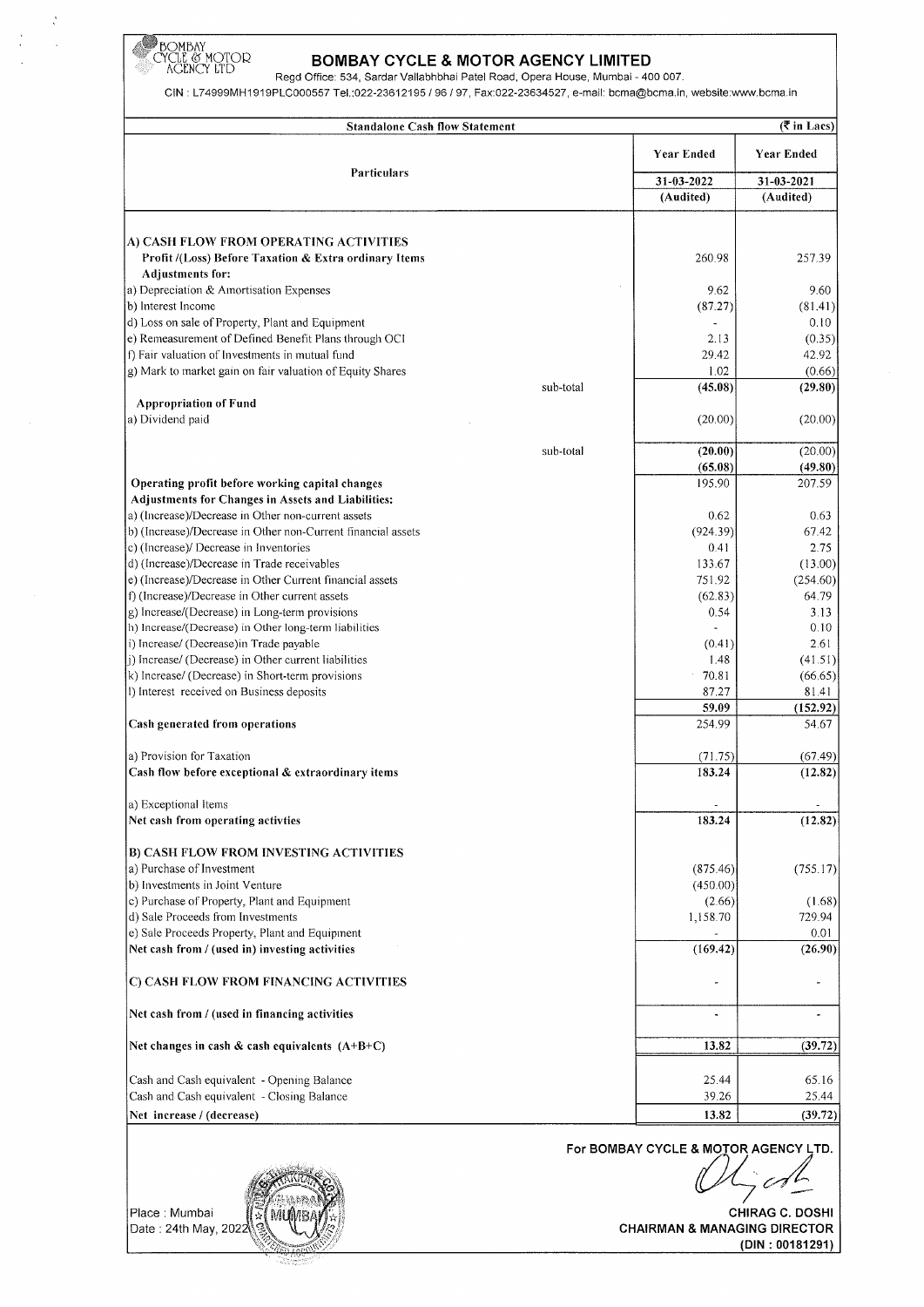## **N. G. THAKRAR & Co.**

#### CHARTERED ACCOUNTANTS

803, ATRIUM -II, NEXT TO COURTY ARD MARRIOT HOTEL, ANDHERI KURLA ROD, ANDHERI (EAST), MUMBAI - 400 093 TELEPHONE Nos: 28366378/28366379 EMAIL: natwarthakrar@gmail.com

**Independent Auditor's Report on the Quarterly and Year to Date Consolidated Financial Result of the Company Pursuant to the Regulation 33 of the SEBI (Listing Obligations and Disclosure Requirements) Regulations, 2015, as amended.** 

**To The Board of Directors, Bombay Cycle & Motor Agency Limited.** 

#### **Report on the audit of the Consolidated Financial Results**

#### **Opinion**

We have audited the accompanying statements of the quarterly and year to date consolidated financial results of **Bombay Cycle & Motor Agency Limited** ("Holding Company") *c* nd its joint venture for the quarter and year ended March 31, 2022 ("Statement") attached herewith being submitted by Holding Company pursuant to the requirements of the Regulation 33 of the SEBI (Listing Obligations and Disclosure Requirements) Regulations, 2015, as amended (the "Listing Regulations").

In our opinion and to the best of our information and according to the explanations given to us and based on the consideration of the reports of the other auditor on separate audited financial statement of its joint venture, the Statement:

- i. Includes the result of the Joint Venture "Walchand Sun Advanced Composites Private Limited";
- ii. is presented in accordance with the requirements of the Listing Regulations in this regard; and
- iii. gives a true and fair view in conformity with the applicable Indian Accounting Standards and other accounting principles generally accepted In India, of the consolidated net profit and other comprehensive income and other financial information of the Holding Company for the quarter and year ended March 31, 2022.

#### **Basis for Opinion**

We conducted our audit in accordance with the Standards on Auditing (SAs) specified under section 143(10) of the Companies Act, 2013, as amended ("the Act"). Our responsibilities under those Standards are further described in the "Auditor's Responsibilities for the Audit of the Consolidated Financial Results" section of our report. We are independent of the Holding Company and its joint venture in accordance with the Code of Ethics issued by the Institute of Chartered Accountants of India together with the ethical requirements that are relevant to our audit of the f nancial statements under the provisions of the Act and the Rules thereunder and we have fulfilled our other ethical responsibilities in accordance with these requirements and the Code of Ethics. We believe that the audit evidence obtained by us and other auditor in terms of their reports referred to in "Other Matter" paragraph below, is sufficient and appropriate to provide a basis for our opinion.

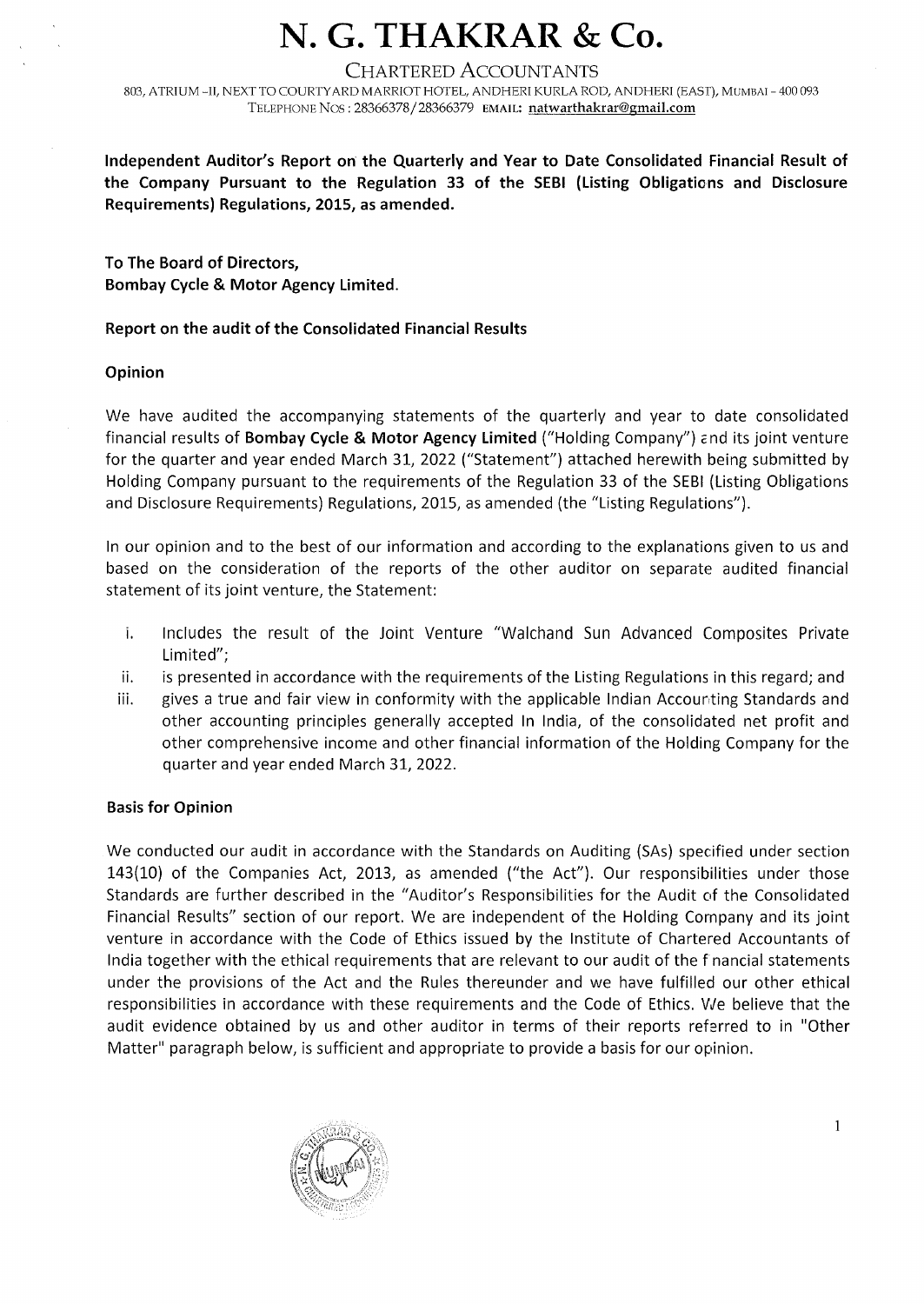#### **Management's Responsibilities for the Consolidated Financial Results**

The Statement has been prepared on the basis of the consolidated annual financial statements. The Holding Company's Board of Directors are responsible for the preparation and presentation of the Statement that gives a true and fair view of the net profit and other comprehensive income of the Company and other financial information of the Company including its joint venture in accordance with the applicable Indian Accounting Standards prescribed under Section 133 of the Act read with relevant rules issued thereunder and other accounting principles generally accepted in India and in compliance with Regulation 33 of the Listing Regulations. The respective Board of Directors of the companies are responsible for maintenance of adequate accounting records in accordance with the provisions of the Act and for safeguarding of their assets and for preventing and detecting frauds and other irregularities; selection and application of appropriate accounting policies; making judgments and estimates that are reasonable and prudent; and the design, implementation and maintenance of adequate internal financial controls, that were operating effectively for ensuring the accuracy and completeness of the accounting records, relevant to the preparation and presentation of the Statement that give a true and fair view and are free from material misstatement, whether due to fraud or error which have been used for the purpose of preparation of the Statement by the Directors of the companies, as aforesaid.

In preparing the Statement, the respective Board of Directors of the Companies are responsible for assessing the Companies ability to continue as a going concern, disclosing, as applicable, matters related to going concern and using the going concern basis of accounting unless the Board of Directors either intends to liquidate the company or to cease operations, or has no realistic alternative but to do so.

The respective Board of Directors of Companies are also responsible for overseeing the Companies financial reporting process.

#### **Auditor's Responsibility for the Audit of Consolidated Financial Results**

Our objectives are to obtain reasonable assurance about whether the Statement as a whole is free from material misstatement, whether due to fraud or error, and to issue an auditor's report that includes our opinion. Reasonable assurance is a high level of assurance but is not a guarantee that an audit conducted in accordance with SAs will always detect a material misstatement when it exists. Misstatements can arise from fraud or error considered material if, individually or in the aggregate, they could reasonably be expended to influence the economic decisions of users taken on the basis of the Statement.

As part of an audit in accordance with SAs, we exercise professional judgment and maintain professional skepticism throughout the audit. We also:

(a) Identify and assess the risks of material misstatement of the standalone financial statement, whether due to fraud or error, design and perform audit procedures responsive to those risks, and obtain audit evidence that is sufficient and appropriate to provide a basis for our opinion. The risk of not detecting a material misstatement resulting from fraud is higher than for one resulting from error, as fraud may involve collusion, forgery, intentional omissions, misrepresentations, or the override of internal control.

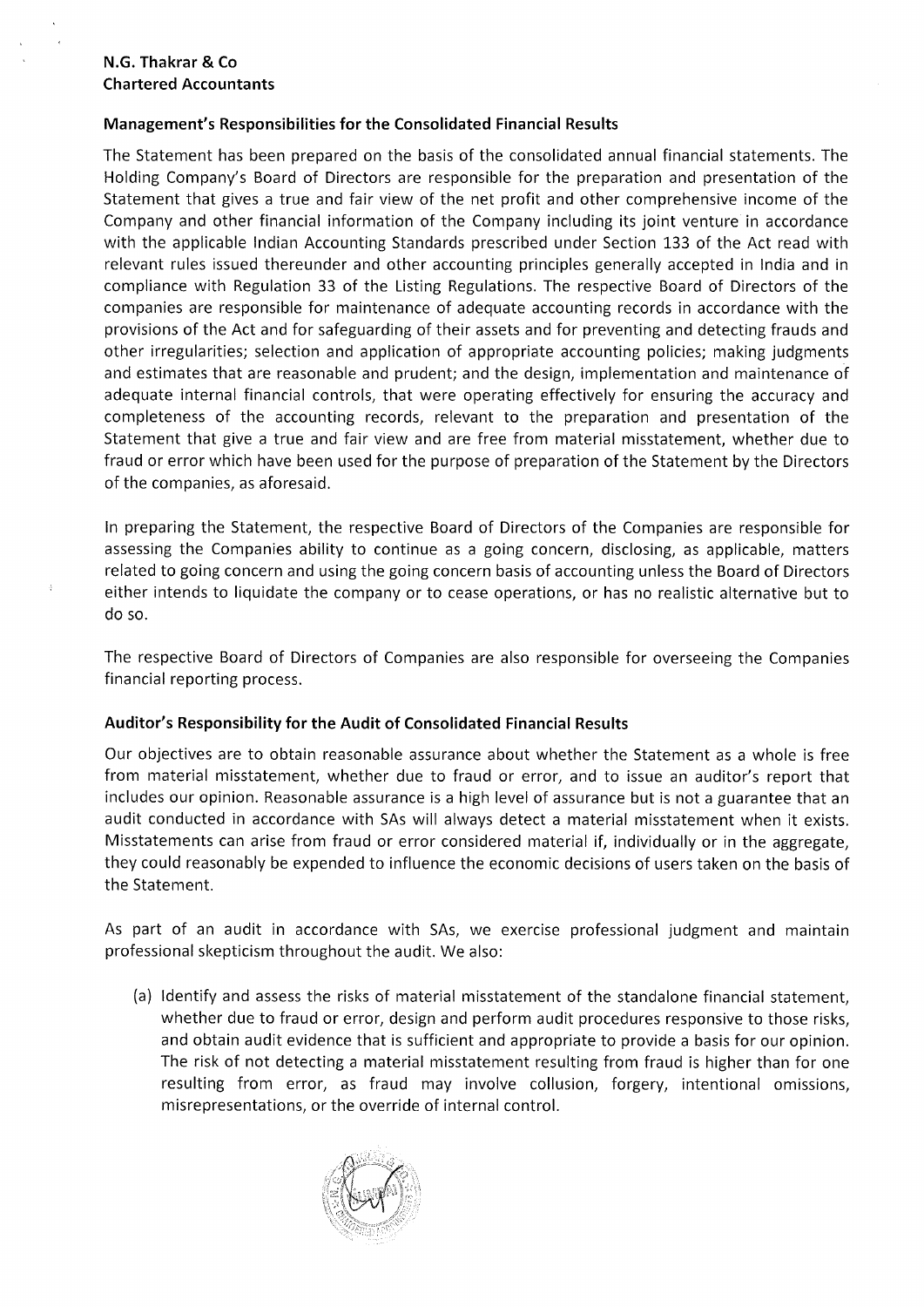- (b) Obtain an understanding of internal control relevant to the audit in order to design audit procedures that are appropriate in the circumstances. Under Section 143(3)(i) of the Act, we are also responsible for expressing our opinion on whether the Company has adequate internal financial controls with reference to financial statement in place and operating effectiveness of such control.
- (c) Evaluate the appropriateness of accounting policies used and the reasonableness of accounting estimates and related disclosures made by the Board of Directors.
- (d) Conclude on the appropriateness of the Board of Directors' use of the going concern basis of accounting and, based on the audit evidence obtained, whether a material uncertainty exists related to events or conditions that may cast significant doubt on the Company's ability to continue as a going concern. If we conclude that a material uncertainty exists, we are required to draw attention in our auditor's report to the related disclosures in the financial results or, if such disclosures are inadequate, to modify our opinion. Our conclusions are based on the audit evidence obtained up to the date of our auditor's report. However, future events or conditions may cause the companies to cease to continue as a going concern.
- (e) Evaluate the overall presentation, structure and content of the Statement, including the disclosures, and whether the Statement represents the underlying transactions and events in a manner that achieves fair presentation.
- (f) Obtain sufficient appropriate audit evidence regarding the financials results/ financials information of the entities within the Holding Company and its joint venture of which we are the independent auditors to express an opinion on the Statement. We responsible for the directions, supervision and performance of the audit of financial information of such entities include in the statement which have been audited by other auditor, such other auditors remain responsible for the directions, supervision and performance of the audits carried out by them. We remain solely responsible for our audit opinion.

We communicate with those charged with governance regarding, among other matters, the planned scope and timing of the audit and significant audit findings, including any significant deficiencies in internal control that we identify during our audit.

We also provide those charged with governance of Holding Company and such entities included in the statement of which we are independent auditors regarding, among other matters, the planned scope and timing of the audit and significant audit findings, including sny significant deficiencies in internal control that we identify during our audit. We also provide those charged with governance with the statement that we have complied with relevant ethical requirements regarding independence, and to communicate with them **all** relationships and other matters that may reasonably be thought to bear on our independence, and where applicable, related safeguards.

We also performed procedures in accordance with the Circular No. CIR/CFD/CMD1/44/2019 dated March 29, 2019 issued by the Securities Exchange Board of India under Regulation 33 (8) of the Listing Regulations, to the extent applicable.

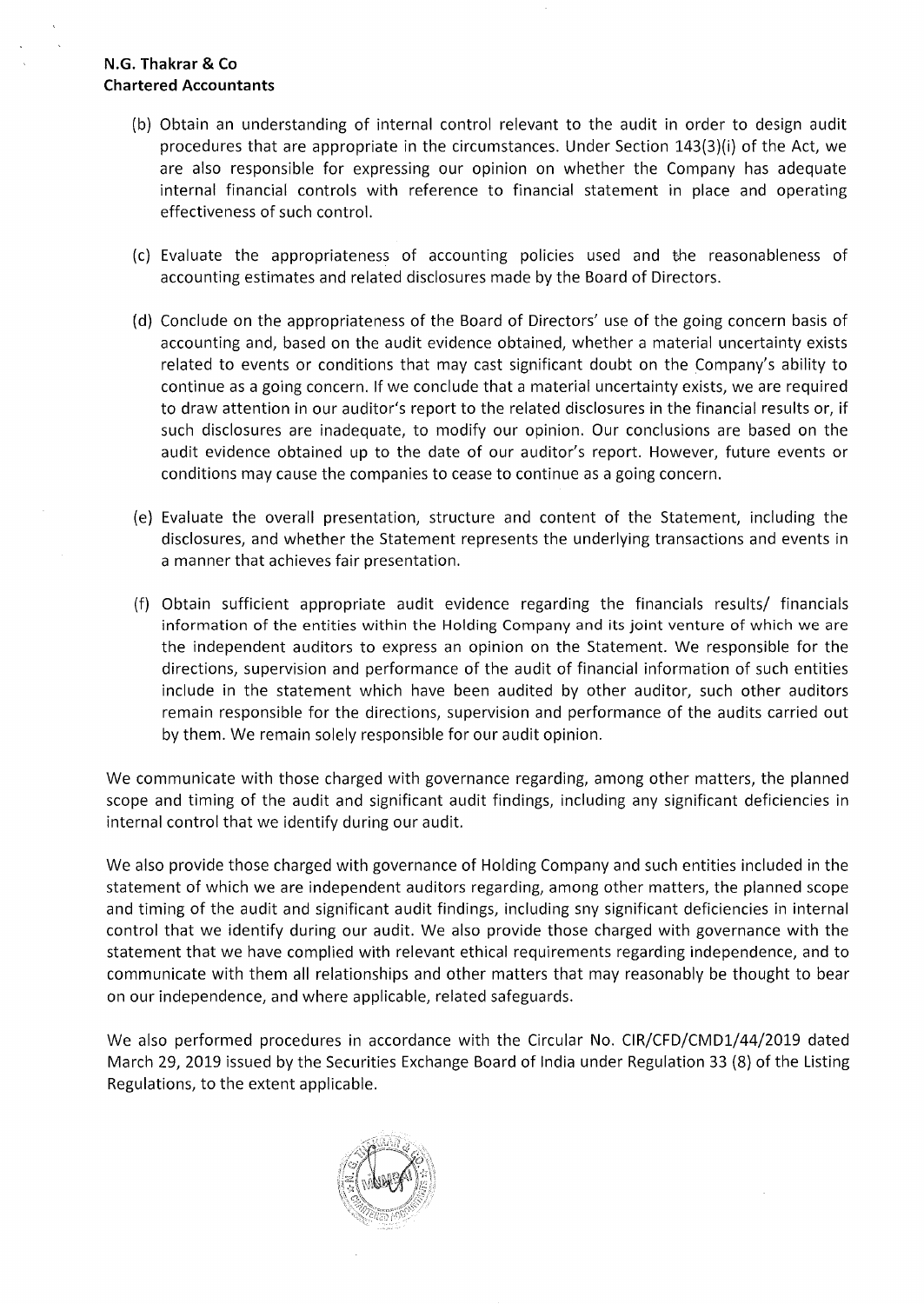#### **Other Matter**

The accompanying Statement includes the audited statements and other financial information, in respect of its joint venture included in Holding Company's share's of net loss of Rs. 4.55 Lacs for the quarter and year ended March 31, 2022 as considered in the financial statement whose financial statement, other financial information have been audited by another auditor.

The independent auditor's report on the financial statements /financial information of its joint venture have been furnished to us by the Management and our opinion on the Statement in so far as it relates to the amounts and disclosures included in respect of these joint ventures is based solely on the reports of such auditors and the procedures performed by us as stated in paragraph above.

Our opinion on the Statement is not modified in respect of the above matters with respect to our reliance on the work done and the report of the other Auditor in Para 1 above certified by the Management.

**For N. G. THAKRAR & CO Chartered Accountants Firm Registration Number: 110907W** 

 $\sqrt{h}$  on  $\frac{1}{2}$ 

**Natwar. G. THAKRAR (Partner) M. No. 036213 UDIN: 22036213AJMZJF3281** 

**Place: Mumbai Dated:** 24th **May, 2022.**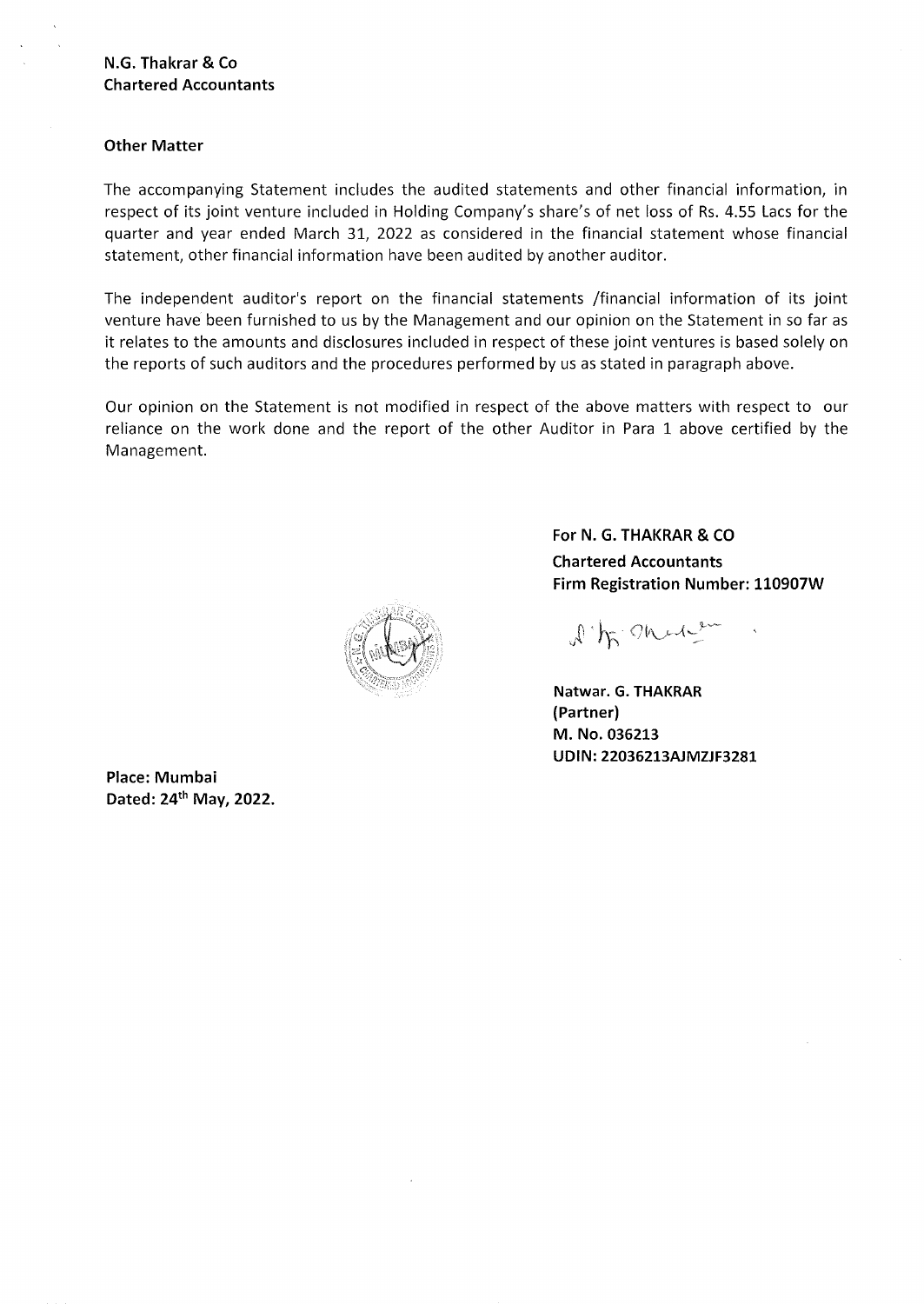

### **BOMBAY CYCLE & MOTOR AGENCY LIMITED**  Regd Office: 534, Sardar Vallabhbhai Patel Road, Opera House, Mumbai -400 007. CIN : L74999MH1919PLC000557

Tei.:022-23612195/96/97, Fax:022-23634527, e-mail: bcma@bcma.in, website:www.bcma.in

|                          | Consolidated Statement of Audited Financial Results for the Quarter and Year Ended 31st March, 2022 |               | (₹ in Lacs except EPS) |
|--------------------------|-----------------------------------------------------------------------------------------------------|---------------|------------------------|
|                          |                                                                                                     | Quarter Ended | Year Ended             |
| Sr. No.                  |                                                                                                     | 31-03-2022    | 31-03-2022             |
|                          | Particulars                                                                                         | (Audited)     | (Audited)              |
|                          |                                                                                                     |               |                        |
| 1                        | Revenue from Operations                                                                             | 174.31        | 586.62                 |
|                          |                                                                                                     |               |                        |
| $\overline{c}$           | Other Income                                                                                        | 35.63         | 126.24                 |
|                          |                                                                                                     |               |                        |
| 3                        | Total Revenue (1+2)                                                                                 | 209.93        | 712.85                 |
| 4                        | <b>Expenses</b>                                                                                     |               |                        |
|                          | a) Purchase of Stock in Trade                                                                       | 26.38         | 88.76                  |
|                          | b) Changes in Inventories in Stock-in-Trade                                                         | 0.56          | 0.41                   |
|                          | c) Employee benefits expense                                                                        | 37.99         | 138.75                 |
|                          | d) Depreciation and amortisation expense                                                            | 2.40          | 9.62                   |
|                          | e) Other expenses                                                                                   | 59.73         | 214.34                 |
|                          |                                                                                                     |               |                        |
|                          | Total expenses (a+b+c+d+e)                                                                          | 127.06        | 451.88                 |
|                          |                                                                                                     |               |                        |
| 5                        | Profit before share of profit of equity accounted investees and income tax (3-4)                    | 82.88         | 260.98                 |
|                          |                                                                                                     |               |                        |
| 6                        | Share of profit /(loss) of equity accounted investees (net of income tax)                           | (4.55)        | (4.55)                 |
|                          |                                                                                                     |               |                        |
|                          |                                                                                                     |               |                        |
| $\overline{\phantom{a}}$ | Profit before exceptional items and tax (5-6)                                                       | 78.33         | 256.43                 |
|                          |                                                                                                     |               |                        |
| 8                        | <b>Exceptional Items</b>                                                                            |               |                        |
|                          |                                                                                                     |               |                        |
| 9                        | Profit before tax (7-8)                                                                             | 78.33         | 256.43                 |
|                          |                                                                                                     |               |                        |
| 10                       | Tax expense                                                                                         |               |                        |
|                          | a) Current Tax                                                                                      | 31.18         | 71.75                  |
|                          | b) Short / (Excess) Provision                                                                       |               |                        |
|                          | c) Deferred Tax                                                                                     | (3.11)        | (1.52)                 |
|                          |                                                                                                     |               |                        |
| 11                       | Net Profit from ordinary activities after tax (9-10)                                                | 50.26         | 186.20                 |
|                          |                                                                                                     |               |                        |
| 12                       | Other comprehensive income                                                                          |               |                        |
|                          | i) Items that will not be reclassified to profit or loss                                            |               |                        |
|                          | a) Remeasurement of Defined Benefit Plans                                                           | 2.39          | 2.13                   |
|                          | b) Income Tax on above item                                                                         | (0.61)        | (0.54)                 |
|                          |                                                                                                     | 52.04         | 187.79                 |
| 13                       | Total comprehensive income for the period (11+12)                                                   |               |                        |
| 14                       | Paid-up equity share capital                                                                        | 40,00         | 40.00                  |
|                          | (Face Value of ₹10/- each)                                                                          |               |                        |
|                          |                                                                                                     |               |                        |
| 15                       | Earnings Per Share                                                                                  |               |                        |
|                          | (of ₹ 10/- each) (not annualised):                                                                  |               |                        |
|                          | (a) Basic                                                                                           | 12.57         | 46.55                  |
|                          | (b) Diluted                                                                                         | 12.57         | 46.55                  |
|                          |                                                                                                     |               |                        |
|                          |                                                                                                     |               |                        |
|                          | Reporting of Audited Segment-wise Revenue, Results, Assets and Liabilities                          |               | (そ in Lacs)            |
|                          |                                                                                                     | Quarter Ended | Year Ended             |
|                          |                                                                                                     |               |                        |
| Sr.No.                   | Particulars                                                                                         | 31-03-2022    | 31-03-2022             |
|                          |                                                                                                     | (Audited)     | (Audited)              |
|                          | 1 Segment Revenue                                                                                   |               |                        |
|                          | (a) Automobile                                                                                      | 87.59         | 301.34                 |
|                          | (b) Hospitality                                                                                     | 86.71         | 285.27                 |
|                          |                                                                                                     | 174.31        | 586.62                 |
|                          | Less : Inter segment Revenue                                                                        |               |                        |
|                          | Net Sales/Income from Operations                                                                    | 174.31        | 586.62                 |

| 2 Segment Results                           |                                      |          |
|---------------------------------------------|--------------------------------------|----------|
| Profit before Interest and Tax              |                                      |          |
| (a) Automobile                              | 50.70<br>$\overline{\phantom{a}}$    | 211.88   |
| (b) Hospitality                             | 27.63                                | 44.55    |
|                                             | 78.33                                | 256.43   |
| Less : Finance costs                        | ٠                                    |          |
| Less : Other unallocable Expenditure net of |                                      |          |
| unallocable Income                          |                                      |          |
| Profit Before Tax                           | 78.33                                | 256.43   |
| 3 Segment Assets                            |                                      |          |
| (a) Automobile                              | 1,865.00                             | 1,865.00 |
| (b) Hospitality                             | 1,023.25                             | 1,023.25 |
| <b>Total Segment Assets (A)</b>             | 2,888.25                             | 2,888.25 |
| 4 Segment Liabilities                       |                                      |          |
| (a) Automobile                              | 496.71                               | 496.71   |
| (b) Hospitality                             | 105.47                               | 105.47   |
| Total Segment Liabilities (B)               | 602.18                               | 602.18   |
| Total $(A) \cdot (B)$                       | 2,286.08                             | 2,286.08 |
|                                             | For BOMBAY CYCLE & MOTOR AGENCY LTD. | $\sim$   |

Place : Mumbai CHAIRMAN & MANAGING DIRECTOR<br>| Date : 24th May, 2022 (DIN : 00181291) Date: 24th May, 2022 ;:'~ :;;,;:?XC'T~.,,,,. (DIN : 00181291)

 $\mathscr{B}$  \

2,286.08 2,286.08<br>For BOMBAY CYCLE & NOTOR AGENCY LTD.

 $\mathscr{O}$  $\overline{C}$ HIRAG C. DOSHI